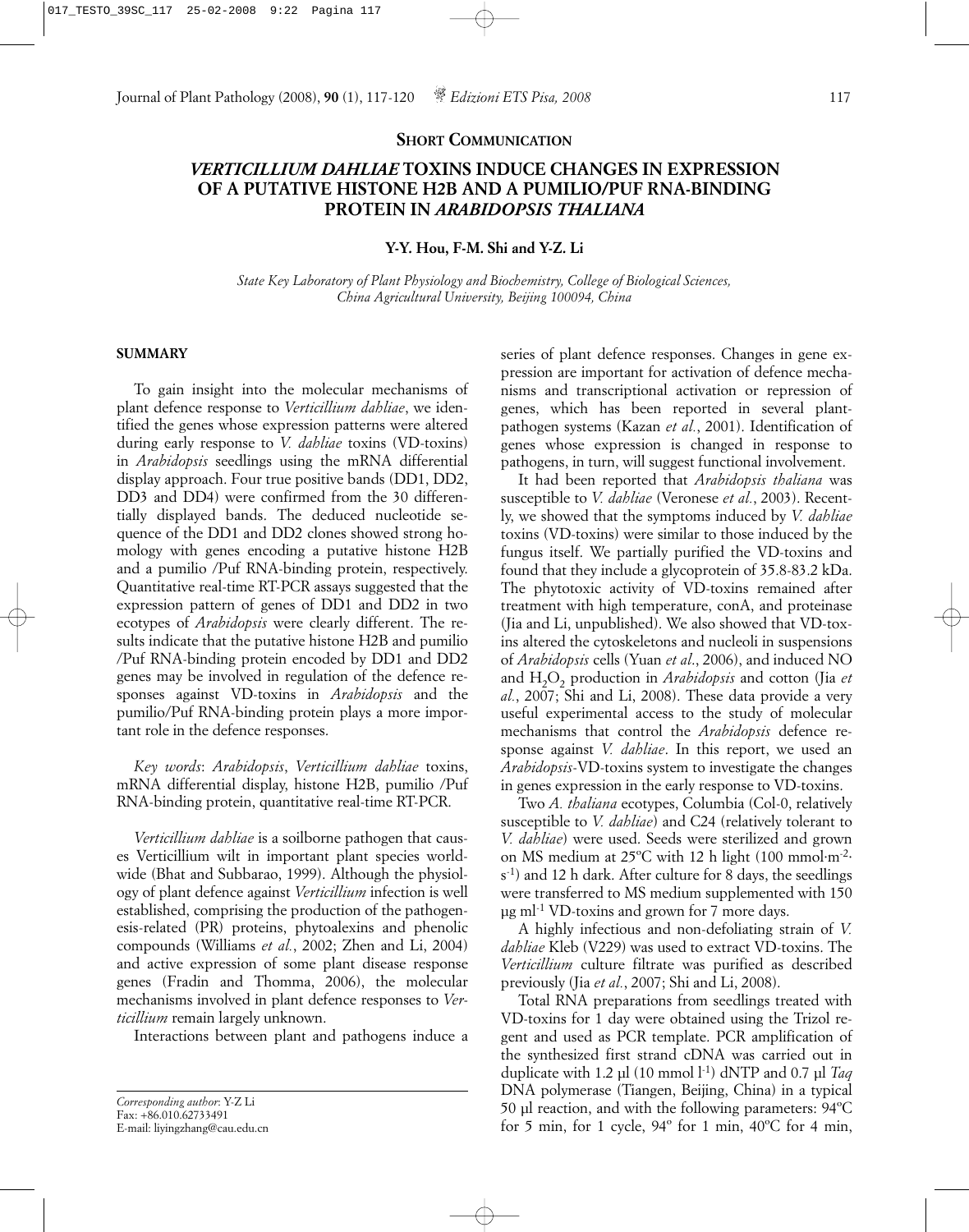72ºC for 4 min, for 1 cycle, 94ºC for 45 sec, 60ºC for 1 min, 72ºC for 2 min, for 35 cycles, and a final elongation step at 72ºC for 10 min. The products were separated in 4% polyacrylamide gel and silver-stained. The differential display cDNAs were eluted from the bands and used as a template for reamplification using the original corresponding primers. Re-amplified cDNAs were analyzed on a gel.

Purified re-amplified DNA was loaded onto HybondN filter (Sagon, Shanghai, China). The first strand cDNAs, were labeled with digoxigenin (DIG), using DIG high prime DNA labeling and detection starter kit (Roche Diagnostic, Indianapolis, IN, USA). The hybrids were detected by colour development (NBT/BCIP) with the DIG-detection kit (Roche). The purified PCR products were cloned into the *Eco*RV restriction site of the pMD-18T vector (Takara Bio Inc., Dalian, China). Blue/white selected colonies were screened by PCR for plasmids with inserts. Sequences were analysed with the BLAST program in the TAIR and GenBank database.

Two differentially expressed genes (DD1 and DD2) obtained by the DDRT-PCR were analyzed by real-time PCR using SYBR Premix Ex Taq TM Kit (Takara, China) on an ABI 7500 Sequence Detector (Applied BioSystems). Primer pairs for each gene were designed by ABI program "Primer Express" to amplify fragments of approximately 65 bp. cDNAs were amplified in a reaction volume containing SYBR premix Ex TaqTM, PCR forward primer, PCR reverse primer and ROX reference



**Fig. 1.** The differential display gel shows the amplified products obtained with H-T<sub>11</sub>-G (left) and H-T<sub>11</sub>-A (right) anchor primers and random primers using as template cDNA derived from mRNA extracted from *Arabidopsis* seedlings (Col-0) treated by VD-toxins. Lane 1, control; lane 2, *Arabidopsis* seedlings treated with VD-toxins. Arrows indicate differentially expressed fragments. A typical result from three independent experiments is shown.

dye, according to the manufacturer's instruction (Takara, China). The PCR was carried out at 95ºC for 10 sec, followed by 40 cycles at 95ºC for 5 sec (denaturation), and annealing at 60ºC for 20 sec.

Thirty differentially displayed bands were identified during the early response to VD-toxins in *Arabidopsis* seedlings using mRNA differential display approach. The differentially displayed bands were divided into two groups: up-regulated and down-regulated (Fig. 1).

Four true positive bands (DD1, DD2, DD3 and DD4) were confirmed from the 30 differentially displayed bands using reverse Northern dot blot hybridization. DD1 was generated with the H-T<sub>11</sub>-G anchor primer and DD2, DD3 and DD4 were generated with the H-T<sub>11</sub>-A anchor primer (Fig. 2). The results also revealed that DD1, DD3, DD4 gene expressions were upregulated and DD2 down-regulated.

DD1 and DD2 were selected for further sequence analysis. The cDNA sequences of DD1 and DD2 were found to be 373 bp and 343 bp, respectively. The de-



**Fig. 2.** Selection of clones with cDNA inserts from differentially expressed genes by reverse Northern dot blot analysis, utilizing DDRT-PCR products as hybridization probes. The probes were labeled with DIG. Total RNA was extracted from *Arabidopsis* Col-0 seedlings of control (A, C) and from seedlings treated with VD-toxins (B, D). In Fig 2A and B, the differentially expressed bands were generated with the  $H - T_{11}$ -A anchor primer. In Fig 2C and D, the differentially expressed bands were generated with the  $H - T_{11} - G$  anchor primer. Four true positive bands are indicated by arrows. Arrows on the upper line of Fig 2A and B indicate the fragments of DD3 and DD4, respectively and arrows on Fig 2C and D indicate the fragments of DD1, which were up-regulated after treatment with VD-toxins. Arrows on the lower line Fig 2A and B indicate the fragments of DD2 down-regulated after treatment with VD-toxins. A typical result from three independent experiments is shown.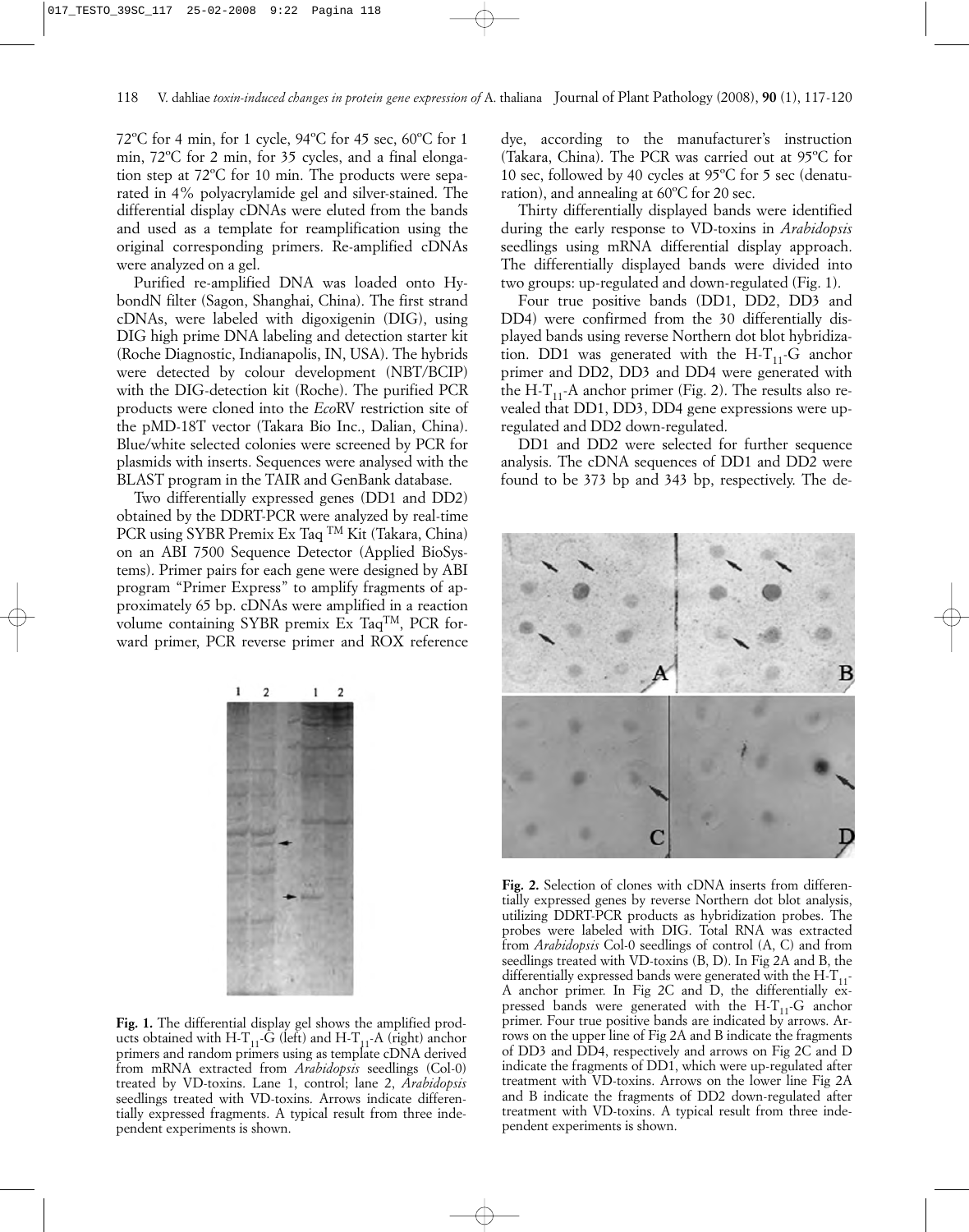duced nucleotide sequence of the DD1 and DD2 clones showed 99% identity with genes encoding a putative histone H2B (AT3G09480) and a pumilio /Puf RNAbinding protein (AT2G29104), respectively.

The quantitative real-time RT-PCR analysis showed that DD1 was up-regulated about 1.5-fold in both ecotypes of *Arabidopsis* at an early stage (6 h post-treatment). At later stages (24-48 h) after VD-toxins treatment, however, DD1 was regulated with different trends in each ecotype. In Col-0, 1.41 fold up-regulation was observed at 24 h, while a 1.39 fold up-regulation was seen in C24 at 48 h (Fig. 3A).

The differences in DD2 gene expression between Col-0 and C24 were also significant. DD2 was significantly down-regulated in Col-0 with a maximum downregulation at 48 h of 0.5-fold compared to control. However, DD2 was up-regulated in C24 and showed a maximum up-regulation at 12 h of 1.5-2.0 fold compared to control (Fig. 3B).

Histones are small, abundant basic proteins most commonly found in association with DNA in the chromatin. Four histones, H2A, H2B, H3 and H4 are important for chromosome organization in the nucleosome. Moreover, studies have suggested that histones have additional functions, including antimicrobial defence in animals (Bergsson *et al.*, 2005).

However, few studies have shown that histones are involved in plant defence. Histone gene repression is reportedly correlated with repression of cell division, and repression of cell division would be the full requirement for transcription of defense-related genes (Logemann *et al.*, 1995). The generality of stress responses at the transcriptional level was time dependent (Swindell, 2006). Histone H2B gene expression is reduced to very low levels at 24 h after elicitor treatment in *Petroselinum crispum* (Logemann *et al.*, 1995). Similarly, histone gene families are expressed at raletively higher levels over 24- 36 h after *Agrobacterium* infection, while the levels of expression of host defence response genes are significantly repressed (Jiang *et al.*, 2003). Our results indicated that the differential expression of histone H2B gene between *Arabidopsis* C24 and Col-0 ecotypes appeared mainly at a later stage (24-48 h) after VD-toxin treatment, at which time induction of the hypersensitive response (HR) and synthesis of antifungal proteins occurs (Hohl *et al.*, 1990). Therefore, it is plausible that the histone H2B protein involvement in activation of defence responses against VD-toxins and the lower expression level of histone H2B gene at 24 h after VD-toxin treatment in ecotype C24 may contribute to induce expression of defence-related genes.

Members of the Puf family of RNA-binding proteins regulate mRNA activity at the level of maturation, transport, translation and stability in a wide variety of eukaryotes (Crittenden *et al.*, 2002; Mazumder *et al.*, 2003). Processing, transport, translation and stability of



**Fig. 3.** Quantitative real-time RT-PCR shows the expression level of DD1 (A) and DD2 (B) in the tolerant ecotype (C24) and the susceptible ecotype (Col-0) of *Arabidopsis* seedlings treated with VD-toxins at 0, 6, 12, 24 and 48 h. The relative amounts of transcripts were normalized with respect to the level of the *actin2* gene. Two independent replicates were done and each cDNA was measured in triplicate. The columns show the mean of the two replicates and the bars show the result of each of these experiments.

mRNA can all be controlled to determine how much protein is produced from a gene, in which cell and at what time. Proteins of the pumilio family bind selectively to specific mRNAs and so repress specific genes at the mRNA level (Wickens *et al.*, 2002). Our present results show that expressions of the DD2 gene were significantly different in the two ecotypes. The higher DD2 transcription level was significantly more induced in C24 than in Col-0.

The higher level of DD2 gene expression may contribute significantly to its ability to bind selectively to specific mRNAs to regulate the defence response against VD-toxins. As suggested by Gerber *et al.* (2004), combinatorial binding of mRNAs by pumilio family proteins could allow rapid and efficient reprogramming of gene expression in response to changing physiological conditions. Our results suggest that the